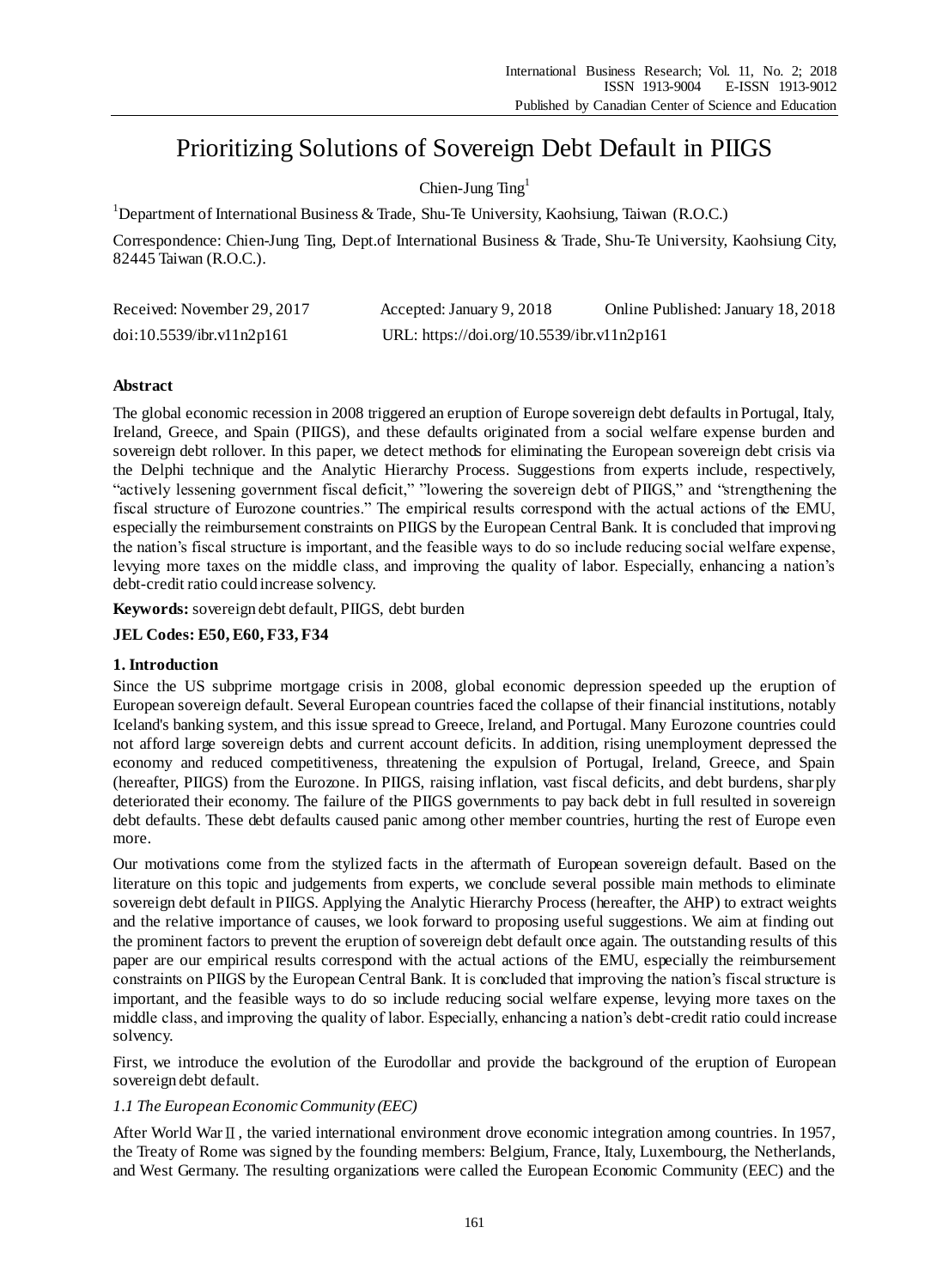European Atomic Energy Community (EAEC). They were aimed toward overcoming trade barriers, and allowing free movement of goods, services, and people within the EEC.

#### *1.2 The Economic and Monetary Union (EMU)*

The Economic and Monetary Union (EMU) represented a major step in EU economic integration. Launched in 1992, the EMU involved the coordination of economic and fiscal policies, union monetary policy, and union currency (i.e. the euro). While all 28 EU member states took part in the economic union, some countries took integration further and adopted the euro. Together, these countries made up the euro area.

#### *1.3 Treaty on European Union*

The Treaty on EU (TEU) is one of the primary European Union treaties along with the treaty on the functioning of the European Union. The TEU set out general principles of the purpose of the EU, the governance of its central institutions, and the rules related to external, foreign, and security policies.

#### *1.4 European Monetary System (EMS)*

The European Monetary System (EMS) was established in 1979. After the Bretton Woods system was established in 1971, most of the EEC countries agreed to maintain a stable exchange rate. Preventing exchange rate fluctuations of more than 2.25%, the European "currency snake," most nations of the EEC linked their currencies to prevent large fluctuations relative to one another. The system was replaced by the EMS in 1979, and the European Currency Unit (ECU) was defined. Because of the relative strength of the Deutsche Mark, and the low-inflation policies of the German Bundesbank, all other currencies were forced to follow its lead. Eventually, it was one of the primary forces behind the drive to monetary union (ultimately the euro).

### *1.5 European Sovereign Debt Crisis*

A sovereign debt default is the failure of a government to pay back its debt. Since late 2009, several Eurozone members have been unable to repay government debt in full or have bailed out over-indebted banks under their national supervision without the assistance of third parties such as other Eurozone countries, the European Central Bank (ECB), or the International Monetary Fund (IMF).

Causes of the sovereign debt crisis vary. The debt crisis had an adverse impact on the labor market and threatened the Eurozone economy as well as the entire European Union. In Greece and Spain, the unemployment rates rose up to as high as 27%.

Here, we apply the AHP to measure priority scales through pairwise comparisons, relying on the judgements of experts, and conclude the main possible causes of the sovereign debt default crisis in PIIGS.

## **2. Literature Review**

Literature on the sovereign debt default can be divided into several categories, listed as follows:

### *2.1 Debating Origins of the European Sovereign Debt Default*

If countries in the same region adopt a monetary union policy, but the monetary policy and fiscal policies are not concurrent, then the official union money will not operate well (Rogoff, 2002). In addition, loss of a nation's own monetary policy might result in a significant disadvantage in being a member of a monetary union (Overtveldt, 2011). Member countries in a union have various economic backgrounds, so a union money policy might be not appropriate for every country. In the case of some member countries, the union policy might be too harsh, but it may be too easy for others. This may result in inflation and increased deficits. Therefore, the main cause of European sovereign debt default might be adopting a monetary union policy with no corresponding union fiscal policy.

#### *2.2 Arguing the Eurozone Imbalance*

Overtveldt (2011) emphasized five interrelated imbalances in the wake of the Great Recession around late 2009. These imbalances included separately high current account deficits, asset price bubbles with credit over-expansion, fiscal deficits, debt burden, and loss of competitiveness against corresponding trade partners in some countries.

The origins of these imbalances are separately, (1) Credit over-expansion raising inflation and most loans sourced from mortgages, inducing housing bubbles. (2) Member countries in the EU, because of the lowering of tariffs and the union of the official money in this region, made efficient reciprocal transactions and became closer to each other. However, credit expansion and the huge debt burden in EU had hurt EU countries and the rest of Europe.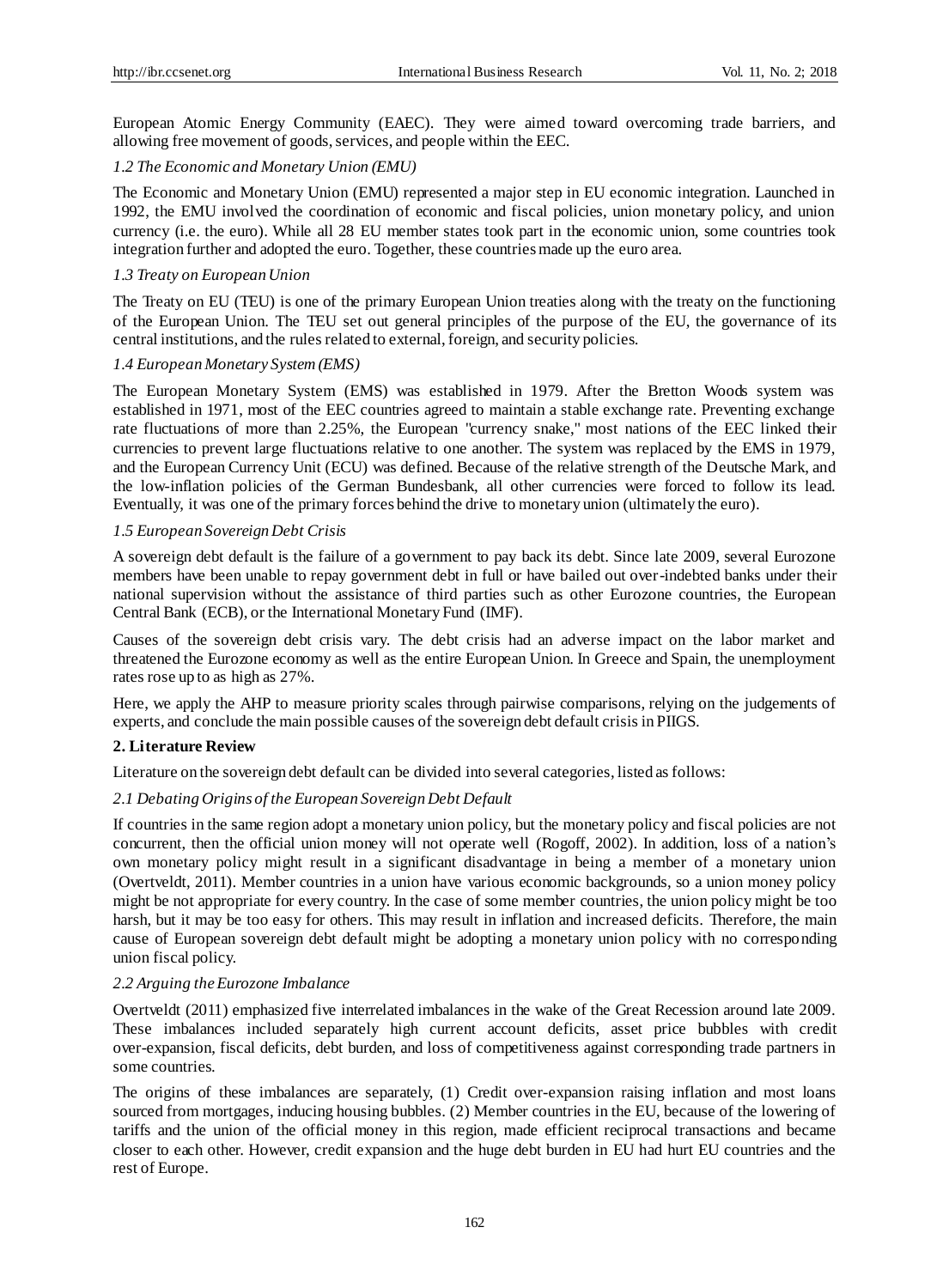Hence, as a currency union (i.e., one currency) without a fiscal union (e.g., different tax and public pension rules), the Eurozone design easily reached a crisis state. However, the flexibility of the responses from authorities was limited (De Grauwe, 2011; 2013; De Grauwe and Ji, 2013; Kopf, C., 2011; Calvo, 1988; Eichengreen et al., 2005).

We use "union fiscal policy in Eurozone countries" as a sub-criteria for eliminating European sovereign debt default. Other sub-criteria include "strengthening the fiscal structure of Eurozone countries" and "increasing the competitiveness of Eurozone countries" based on the fact that if some countries are less competitive , this slows their overall economic growth.

## *2.3 Discussing the Influence of the Great Recession in 2008 on European Sovereign Debt*

Some causes of the sovereign debt crisis include the Great Recession of 2008-2012, the real estate market crisis, and asset price bubbles in several countries.

The Debt-to-GDP ratio in PIIGS rose above 60 percent, resulting in higher default risk. Banks lost confidence in PIIGS's willingness to pay and refused to roll over existing debts, causing PIIGS to face an insolvency crisis. Large-scale financial support from the IMF was an attempt to avert default in Greece, Ireland, and Portugal and to impose austerity measures on them. Austerity measures were designed to slow down the growth of public sector debt, implying a government spending reduction and tax revenue increases or both. To obtain loan agreements, these countries should comply with the austerity measures. However, austerity programs were implemented inefficiently.

The interior economic problems of PIIGS included the following:

- 1. Economic downgrades, the aged-population problem, lower production, and sticky systems in Portugal and Italy. Significant labor emigration reinforced the aged-population problem, further weakening the labor force and lessoning economic growth.
- 2. In Greece, the main cause of the crisis was debt burden. The Debt-to-GDP ratio in Greece was 175 percent by 2012, the highest in the world. The Debt-to-GDP ratio reduction and budget cutting could avert the sovereign debt default. Government budget deficits could be reduced through spending cuts and tax increases.
- 3. In Spain, the contributing causes of the sovereign debt crisis included problems

Resulting from interdependence among real estate, the banking system, and local debt. In a large part of Spain, bank loans were real estate mortgages, and one of Spain's main sources of the crisis was the housing bubble. The housing bubbles in Spain induced a banking crisis, worsening local debt, which turned into sovereign debt.

In conclusion, Ireland and Spain should focus on eliminating the real estate bubbles, and Portugal and Italy should both emphasize economic improvement and increasing employment. PIIGS needs to enforce social welfare to raise the economic level of these populations.

Many developed countries have economies immersed in debt. Debt payback ability depends on economic growth, industrial competitiveness, trade surpluses, and government taxation. Obliviously, PIIGS were not qualified in regard to these indicators (Davies and Green, 2010).

We conclude that debt default can be avoided via specific criteria: "raising the nation's debt-credit ratio," "actively lessening government fiscal deficit," and "lowering the sovereign debt of PIIGS."

## *2.4 Eliminating the Sovereign Debt Crisis with Social Welfare Improvement*

European countries were overloaded with huge social welfare expenses, and because of employee's dependence on social welfare subsidies, it was difficult to reduce unemployment. The optimal allocation of welfare and resources could sustain a stable economy. In northern Europe, the social welfare system operated well, but this was not the case in southern Europe.

According to the literature, we summarize key factors related to eliminating sovereign debt default in PIIGS and classify them into four main criteria and twelve sub-criteria. The four main criteria are, separately, "reducing imbalance in Eurozone countries," "reducing the negative influence of common global factors," "enforcement of the nation's own policies," and "lowering sovereign debt default risks." Each main criteria has three sub-criteria.

## **3. Empirical Methods**

Our procedure follows two stages. In the first stage, the Delphi technique is applied to choose the initial criteria, combined with the judgements of experts to detect the main causes of sovereign debt default in PIIGS. In the second stage, we use analyses of the first stage as the foundation of the AHP to extract the weights of the criteria.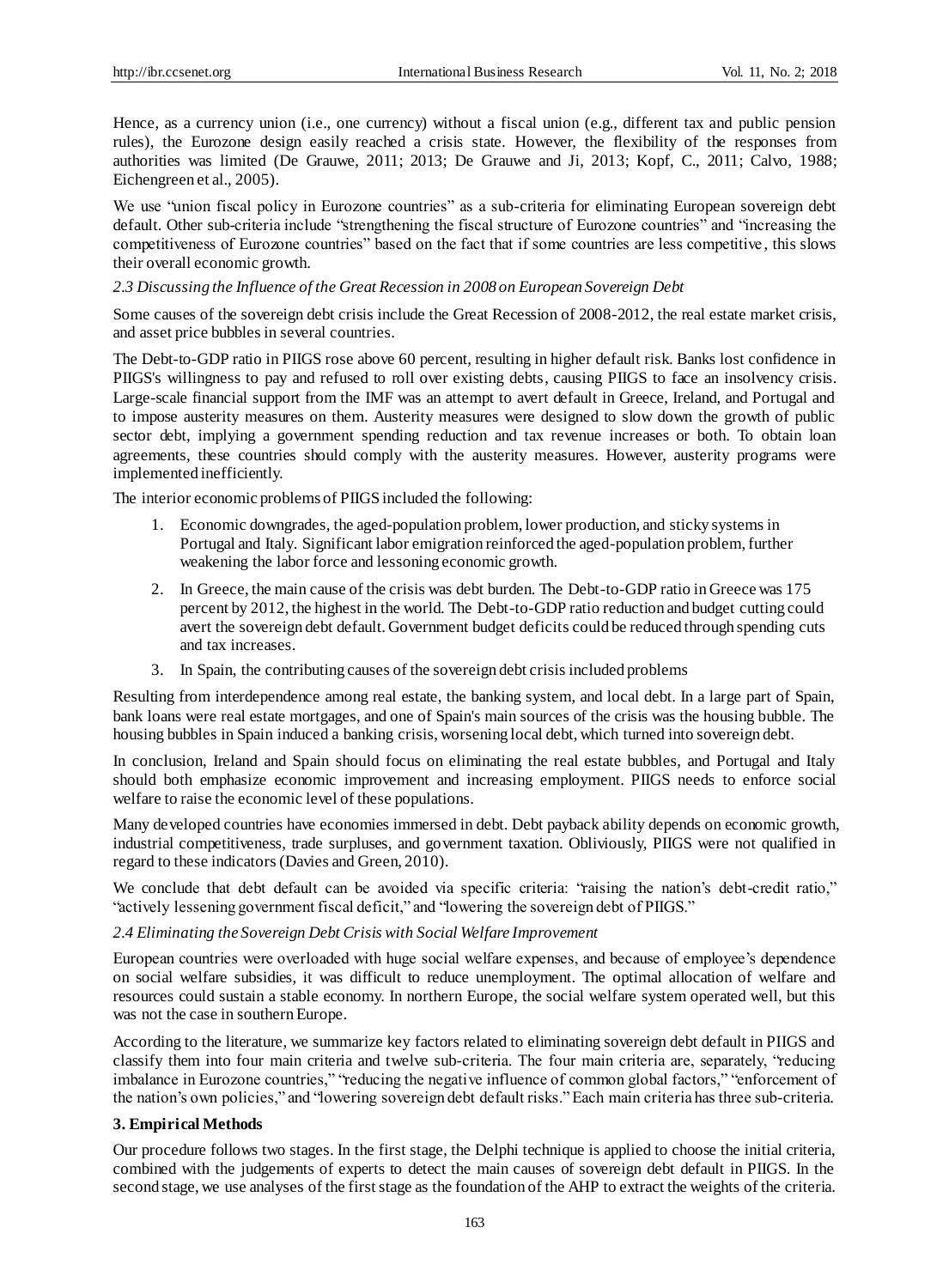## *3.1 First Stage-the Delphi Technique*

The Delphi technique is a communication method, an interactive forecasting method relying on experts' answers to questionnaires. The facilitator designs a questionnaire that is sent to a group of experts and summarizes the results after the questionnaire is returned. Then, the facilitator develops a new questionnaire for the respondent group based on the results, and experts answer questionnaires in two or more additional rounds. A communication process is structures, and the process is effective in allowing experts to revise their earlier answers based on the replies of others in this group. The facilitator provides an anonymized summary of the experts' forecasts from the previous round at each round. During this process, the number of answers will decrease, and the experts will converge towards the "correct" answer. After a predefined stop criterion, the process is stopped, and the mean scores of the final rounds determine the results (Linstone and [Turoff,](https://www.amazon.com/s/ref=dp_byline_sr_book_2?ie=UTF8&text=Murray+Turoff&search-alias=books&field-author=Murray+Turoff&sort=relevancerank) 1975).

#### *3.2 Second Stage- the Analytic Hierarchy Process (AHP)*

The AHP measures priority scales through pairwise comparisons and relies on the judgements of experts. Because the characteristics of the AHP are evaluating the weights of each criteria, the results of questionnaires must depend on priority scales to extract whether one important criteria dominates another with respect to a given attribute. In the case of decision-making, decision alternatives comprise many criteria and sub-criteria. Because the criteria may be intangible, it might be not easy to weigh the priorities of the alternatives to obtain their rankings. The questionnaires are designed as pairwise comparisons for the convenience of calculating weights, and we also test the consistency. Hence, the foundation of second stage is the AHP.

Decision making involves many intangibles. Therefore, we apply measurement through pairwise comparisons and judgements from experts to derive priority scales. The scales measure intangibles in relative terms through a scale of absolute judgements by comparing one criteria with another to determine which one is dominant with respect to a given attribute.

Because judgements may be inconsistent, it's important to measure inconsistency and improve their degree of consistency. The relative importance between two criteria is numerically scaled from 1 to 9, where a range from 5 to 9 indicates the proper results (Miller, 1965). The relative scores are shown on Table 1.

| Value | <b>Interpretation</b>       | Value of $a_{ik}$ |
|-------|-----------------------------|-------------------|
|       | Equal Importance            | (1,1,2)           |
|       | Between                     | (1,2,3)           |
|       | Weak Importance             | (2,3,4)           |
| 4     | Between                     | (3,4,5)           |
|       | <b>Essential Importance</b> | (4,5,6)           |
| 6     | Between                     | (5,6,7)           |
|       | Very Strong Importance      | (6,7,8)           |
| Õ     | Between                     | (7,8,9)           |
|       | Absolute Importance         | (8,9,9)           |

Table 1. Relative Scores

Source: Miller (1965)

The procedure for evaluating the methods intended to eliminate the negative impact of the US QE policies on Taiwan is as follows:

## *Step 1*:*Checking the consistency*

When we perform pairwise comparisons, inconsistencies may typically easily appear. It's necessary to check the consistency via the Consistency Index (C.I.). Satty (1980, 1990, 2008) proposed checking consistency using both the Consistency Index (C.I.) and the Consistency Ratio (C.R.). The consistency index is defined as follows:

$$
CI = \frac{\lambda^{K_{\text{max}}} - N}{N - 1}
$$
 (1)

CI:Consistency Index

 $\lambda^{K}$ <sub>max</sub>: the maximum eigenvalue of Matrix  $\overrightarrow{A}$  $\tilde{ }$ 

## N: the number of evaluation criteria considered

The random index (RI) is defined as the consistency index of a randomly generated reciprocal matrix, which is in a scale ranging from 1 to 9 with the reciprocals forced for each matrix size. Table 2 provides the values for the random index. The consistency ratio,  $C.R. = C.I./RI$ ., where  $C.R.<0.1$  represents that the inconsistencies are tolerable, and a reliable result may be expected from the AHP. Otherwise, this must be revised and adjusted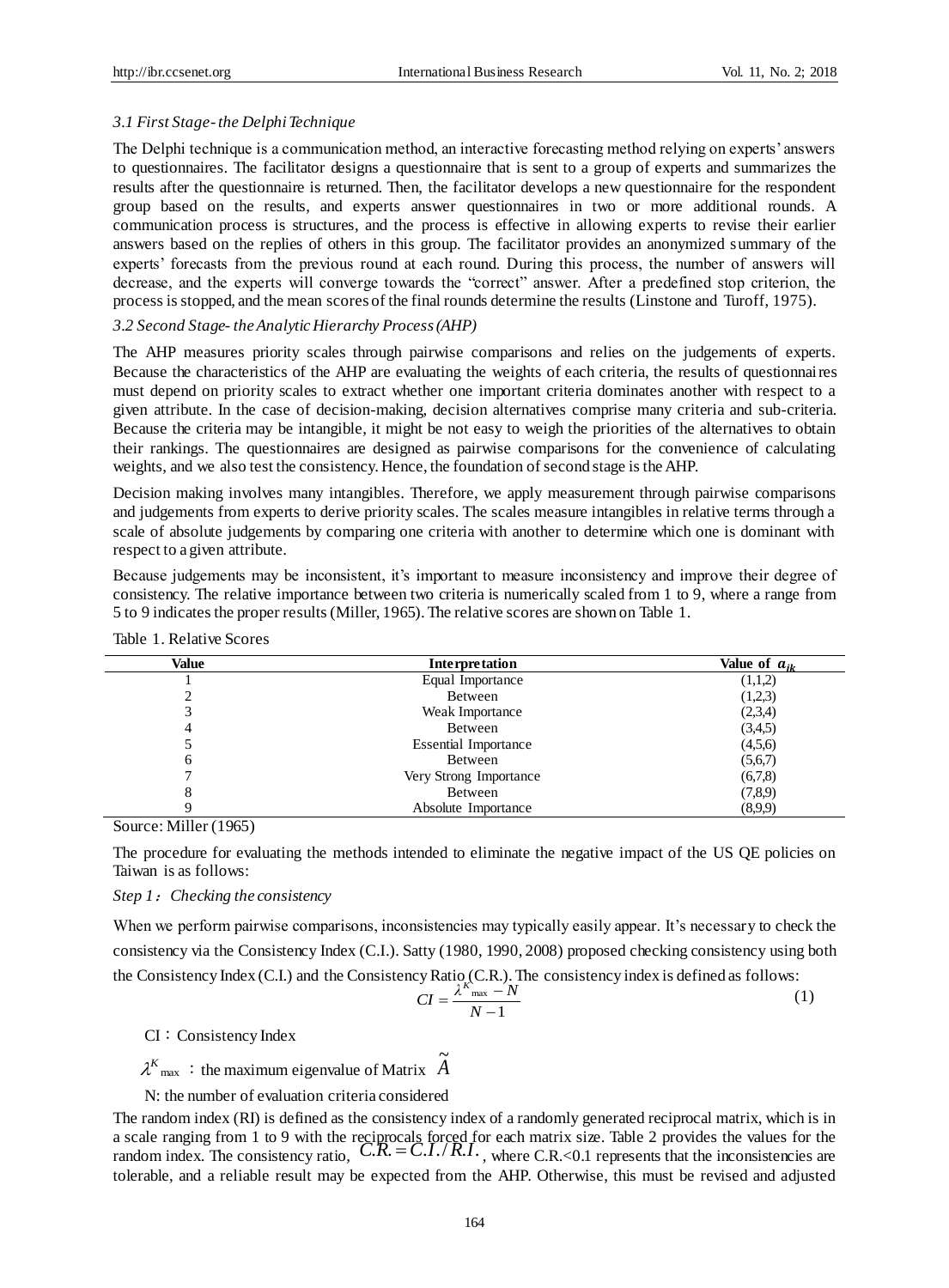accordingly.

Table 2. Random Index

| <b>Matrix</b>            |      |          |      |      |                                |      | -            |      | a    | 10   |             |      | $\sim$ | 14         |            |
|--------------------------|------|----------|------|------|--------------------------------|------|--------------|------|------|------|-------------|------|--------|------------|------------|
| order                    |      |          |      |      |                                |      |              |      |      |      |             |      |        |            |            |
| RI.                      | 0.00 | $0.00\,$ | 0.58 | 0.90 | $\overline{17}$<br><b>1.14</b> | 1.24 | . 32<br>1.JA | 1.41 | 1.45 | 1.49 | 51<br>1.J 1 | 1.48 | 1.56   | -57<br>1.J | 50<br>رن.⊥ |
| $0, \ldots, 0, u$ (1000) |      |          |      |      |                                |      |              |      |      |      |             |      |        |            |            |

Source: Satty (1990)

*Step 2: Structuring of the hierarchy*

The hierarchy from top to bottom with the decision goal, followed respectively with the intermediate levels to the lowest level, with objectives from a broad perspective. To get a perfectly consistent comparison judgment and perform pairwise comparison more easily, the number of elements in each level should be less than 7.

*Step 3: Design an answer questionnaire for experts*

We designed the questionnaires as a pairwise comparison, synthesizing the responses received from the experts. Form a pairwise comparison matrix as follows:

 $\widetilde{A}$  *Step 4: Form a square matrix of pair-wise comparison matrix,*  $\widetilde{A} = \left[ \widetilde{a}_{ij} \right]$ 

Synthesizing pair-wise comparison responses to form a square matrix of pair-wise comparisons, where *A*  $\tilde{ }$ . *A*  $\tilde{ }$ is positive, and it is reciprocal if the paired comparison judgment is perfectly consistent. That is,

$$
\widetilde{a}_{ij}=\frac{1}{\widetilde{a}_{ji}},\quad \forall i,\quad j=1,2\Lambda\ n\ .
$$

In matrix *A*  $\tilde{a}$ , each entry  $a_{ij}$  represents the importance of the ith criterion relative to the jth criterion. If  $a_{ij}$  < 1 then the ith criterion is less important than the jth criterion; otherwise, the ith criterion is more important than the jth criterion if  $a_{ij} > 1$ .  $a_{ij} = 1$  if two criteria have the same importance.

 $\widetilde{A} = [\widetilde{a}_{ij}] \cdot \widetilde{A}$  $\widetilde{A}$  : a square matrix of pair-wise comparison  $\widetilde{a}_{ij} = (l_{ij}, m_{ij}, u_{ij})$ . Step 5: Synthesize judgements

Using the geometrical mean average method to synthesize judgements by experts, the equation is as follows:

$$
\widetilde{a}_{ij} = \left(\widetilde{a}_{ij}^1 \otimes \widetilde{a}_{ij}^2 \otimes \Lambda \otimes \widetilde{a}_{ij}^n\right)^{\frac{1}{n}}
$$
(2)

 $\widetilde{a}^n_{ij}$ : "judgement of  $\widetilde{a}^n_{ij}$  " from the Nth expert *Step 6*:*Computing the vector of criteria weights* 

We use the geometrical mean average method to weight the criteria. In this way, we can also obtain normalization.

$$
r_i = \left(\widetilde{a}_{i1} \otimes \widetilde{a}_{i2} \wedge \otimes \widetilde{a}_{in}\right)^{\frac{1}{n}}
$$
\n<sup>(3)</sup>

$$
\widetilde{w}_i = r_i \otimes (r_1 \oplus r_2 \oplus \Lambda \oplus r_n)^{-1}
$$
\n(4)

 $r_i$ : geometrical mean in matrix  $\tilde{A}$  $\tilde{ }$ 

 $\widetilde{w}_i$ : weights of each row in the reciprocal matrix Step 7: Eliminate intangibles

To optimize each criterion, we have to eliminate intangibles. The advantages of adopting  $DF_{ij}$  are objectivity and the fact that the experts' preferences can be ignored.

$$
DF_{ij} = \frac{a+b+c}{3} \tag{5}
$$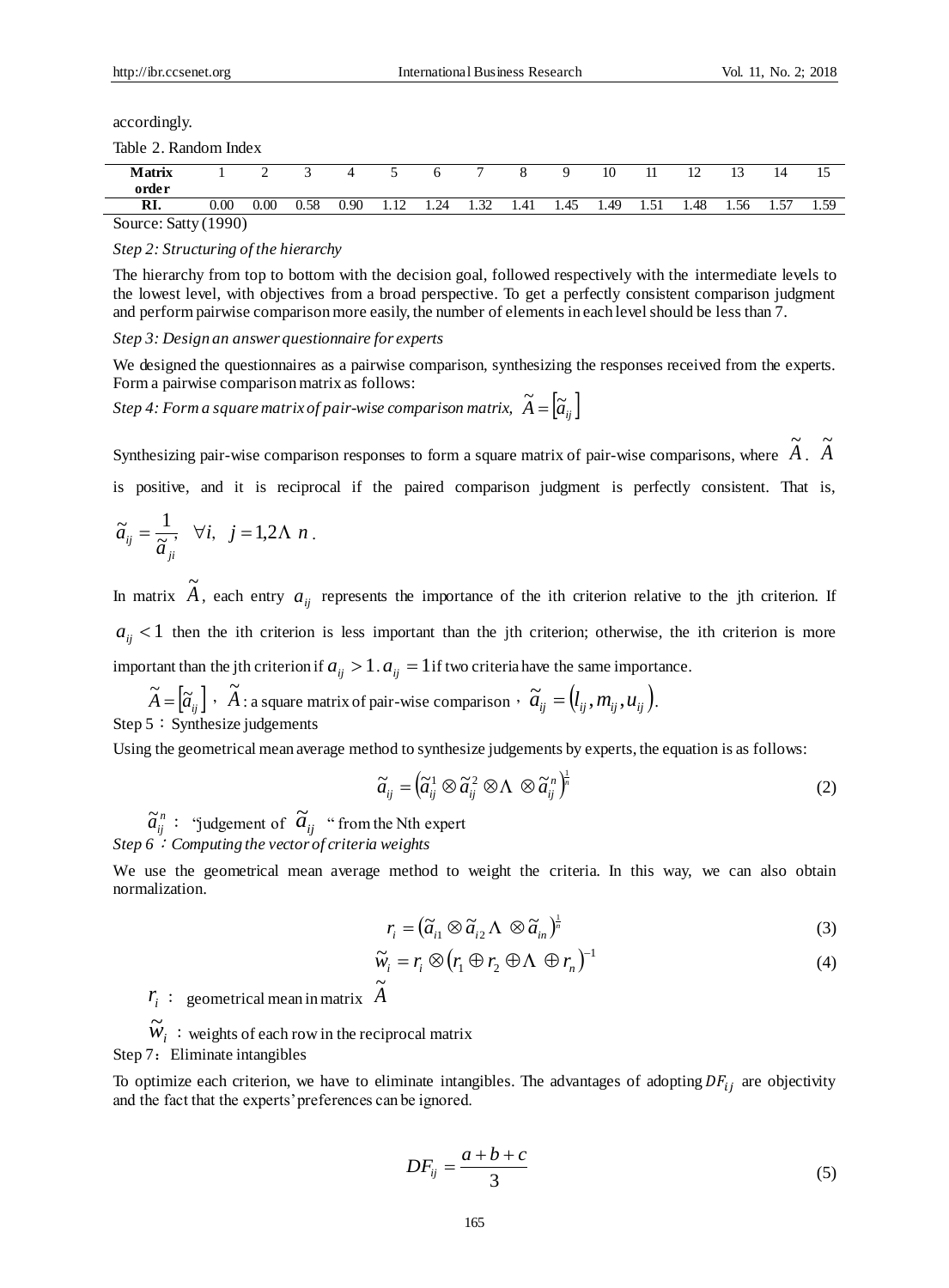A, b, and c are the upper value  $u_{ij}$ , middle value  $m_{ij}$ , and lower value  $l_{ij}$ , separately. Step 8: Normalization

To compare the importance of various criteria, we normalize the weights.

$$
N W_{i} = \frac{D F_{i,j}}{\sum D F_{i,j}} \tag{6}
$$

Step 9: The final priorities

Use the priorities obtained from the comparisons to weigh the criteria in the level immediately below. Do this for each element in the level below, and add its weight to obtain this overall priority. By continuing to weigh and add, we can obtain the final priorities of the alternatives in the bottom level.

From steps 1 to 8, we get  $NW_i$  and  $NW_{ij}$ , and the final priorities of the alternatives in the bottom level, as

follows:

1

$$
NW_j = NW_i \times NW_{ij} \ . \tag{7}
$$

#### **4. Empirical Results**

First, we constructed the questionnaires using the Delphi technique and analyzed the judgements from the experts, where the evaluation standards are averages that should be larger than 3 and where the coefficients of variation should be less than 0.5. In the first round, we issued 90 questionnaires, returning 70 effective questionnaires, and the response rate was 77.78%. We issued the questionnaires to 21 professors, 49 experts in financial institutions, for which the percentages were, respectively, 30% and 70%. In the second round, the questionnaires were constructed in the AHP. We issued 90 questionnaires, returning 69 effective questionnaires, for which the response rate was 76.67%. We issued questionnaires to 21 professors and 48 experts in financial institutions, for which the percentages were, respectively, 30.43% and 69.57%<sup>1</sup>.

#### *4.1 Results of the Questionnaires Using the Delphi Technique*

We synthesized the received responses for the pairwise comparison and used the geometrical mean average method to weigh the determination of those factors, corresponding to both the major criteria and the sub-criteria. Through ranking, we chose the top 8 factors as the main possible methods to eliminate sovereign debt default.

Measurement standards: the averages are greater than 3, and the coefficient of variation is smaller than 0.5. The results of the questionnaires are shown in Table 3. If the result is O, this indicates that the experts had consistent opinions. Otherwise, X indicates that they expressed different opinions.

The 8 items of possible causes selected using the Delphi technique are shown in Table 3. Their coefficient variations are all smaller 0.5, representing consistency in the experts' opinions. For the next step, we designed the questionnaire using the AHP method, structured as four criteria and 8 sub-criteria.

#### *4.2 Results of Questionnaire in AHP Method*

Since the judgements of the experts reached consistency, we created a pairwise comparison matrix, evaluating the weights of each criteria. The results are shown in Table 4 and Table 5.

As for the criteria of methods for eliminating sovereign debt default in PIIGS, "lowering the sovereign debt default risks (0.50)" was shown to be the most important, and then, sequentially "enforcing the nation's own policies (0.20)," "reducing the negative influence of common global factors (0.16)," and "diminishing the imbalances in Eurozone countries (0.14)."

As for the sub-criteria, the top 5 are, in order, "actively lowering the government's fiscal deficit (0.31)," "lowering the sovereign debt of PIIGS (0.18)," "strengthening the fiscal structure of Eurozone countries (0.12)," "lessening the negative impact of the QE policy in the US and Europe (0.10)," "lowering unemployment to increase economic growth (Portugal, Italy) (0.10)," and "social welfare revolution (0.08)."

<sup>&</sup>lt;sup>1</sup>Those professors come from college of management in several universities of Taiwan. And experts in financial institutions, almost belonging to Dept. of market analysis in securities companies and banks, cover research fellows, certified investment analysts, and investment advisors.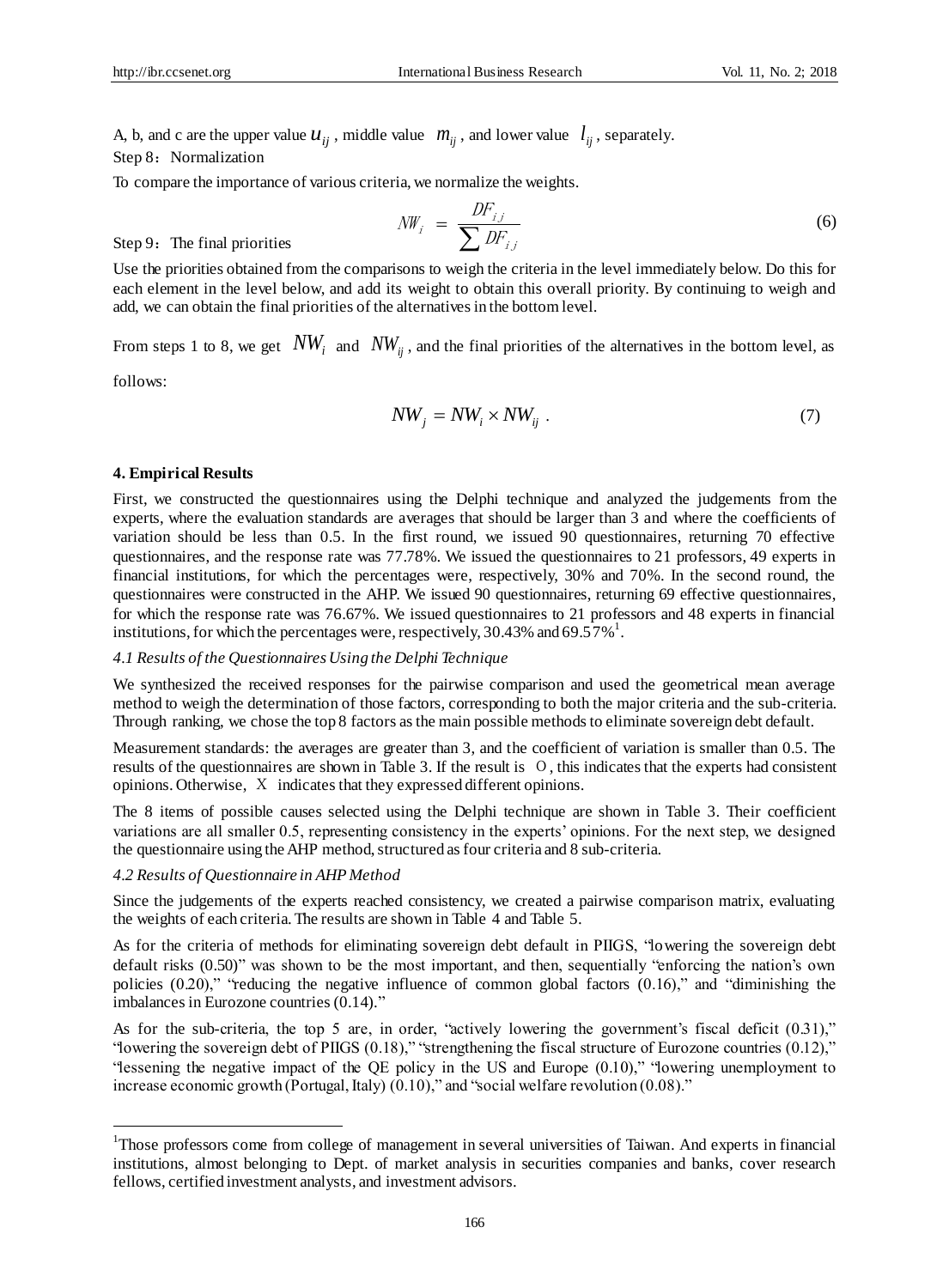The results of the AHP are shown in Table 6, where we examine the consistency using CI and CR., showing the (C.R.) and (C.R.H.) of the returned questionnaire were all smaller than 0.1, representing the overall consistency of the judgements from experts.

| Table 3. Results for causes chosen using the Delphi technique |  |  |
|---------------------------------------------------------------|--|--|
|---------------------------------------------------------------|--|--|

| <b>Item</b> | Option                                                                   | Average | <b>Coefficient of Variation</b> | Result |  |
|-------------|--------------------------------------------------------------------------|---------|---------------------------------|--------|--|
|             | Diminishing external shocks (oil price)                                  | 3.3     | 0.20                            |        |  |
|             | Lessening the negative impact from the QE policy in the<br>US and Europe | 3.1     | 0.21                            |        |  |
|             | Union fiscal policy in Eurozone countries                                | 4.3     | 0.14                            |        |  |
|             | Strengthening the fiscal structure of Eurozone countries                 | 4.7     | 0.10                            |        |  |
|             | Lowering the sovereign debt of PIIGS                                     | 3.7     | 0.18                            |        |  |
| 6           | Actively lowering government fiscal deficit                              | 4.5     | 0.11                            |        |  |
|             | Lowering unemployment to trigger economic growth<br>(Portugal, Italy)    | 4.8     | 0.09                            |        |  |
|             | Social welfare revolution                                                | 3.6     | 0.19                            |        |  |

Table 4. Weight of major criteria and sub- criteria for eliminating sovereign debt default in PIIGS

|                                                                     | weight |        |       |                                                                                      | weight |        |       |
|---------------------------------------------------------------------|--------|--------|-------|--------------------------------------------------------------------------------------|--------|--------|-------|
| Goal                                                                | lowe r | Medium | upper | Option                                                                               | lower  | medium | upper |
| Reducing<br>the<br>negative<br>global<br>influence<br><sub>on</sub> |        |        |       | Diminishing external shocks (oil<br>price)                                           | 1.00   | 1.30   | 1.69  |
| common factors                                                      | 0.52   | 0.82   | 1.14  | Lessening the negative impact<br>from the QE policy in the US and<br>Europe          | 1.51   | 2.04   | 2.47  |
| Diminishing the imbalance<br>of Eurozone countries                  | 0.57   | 0.77   | 1.07  | Union fiscal policy in Eurozone<br>countries                                         | 0.77   | 0.92   | 1.12  |
|                                                                     |        |        |       | Strengthening the fiscal structure<br>of Eurozone countries                          | 2.02   | 2.41   | 2.76  |
| the<br>Lowering<br>sovere ign<br>debt default risks                 | 1.46   | 2.04   | 2.63  | Lowering the sovereign debt of<br><b>PIIGS</b>                                       | 0.94   | 1.24   | 1.64  |
|                                                                     |        |        |       | lessening government<br>Active ly<br>fiscal deficit                                  | 1.64   | 2.10   | 2.44  |
| Enforcing the nation's own<br>policies                              | 0.62   | 0.79   | 1.16  | Lowering<br>unemployment<br>to<br>economic<br>growth<br>trigger<br>(Portugal, Italy) | 1.41   | 1.94   | 2.45  |
|                                                                     |        |        |       | Social welfare revolution                                                            | 0.97   | 1.41   | 1.82  |

Table 5. Relative weight and ranking

| Goal                                                         | Weight | Option                                                                 | Weight | <b>Eliminate</b><br><b>Intangibles</b> | <b>Ranking</b> |  |
|--------------------------------------------------------------|--------|------------------------------------------------------------------------|--------|----------------------------------------|----------------|--|
| Reducing the negative influence<br>on global common factors  | 0.16   | Diminishing<br>external shocks<br>(oil)<br>price)                      | 0.38   | 0.06                                   |                |  |
|                                                              |        | Lessening the negative impact of the<br>OE policy in the US and Europe | 0.63   | 0.10                                   | 4              |  |
| Diminishing the imbalance of<br>Eurozone countries           | 0.14   | Union fiscal policy in Eurozone<br>countries                           | 0.29   | 0.05                                   | 8              |  |
|                                                              |        | Strengthening the fiscal structure of<br>Eurozone countries            | 0.71   | 0.12                                   | 3              |  |
| Lowering the sovereign debt                                  | 0.50   | Lowering sovereign debt of PIIGS                                       | 0.37   | 0.18                                   | 2              |  |
| default risks                                                |        | Actively lessening government fiscal<br>deficit                        | 0.63   | 0.31                                   |                |  |
| Enforcing the nation's own<br>policies                       | 0.20   | Lowering unemployment to trigger<br>economic growth (Portugal, Italy)  | 0.56   | 0.10                                   | 4              |  |
|                                                              |        | Social welfare revolution                                              | 0.44   | 0.08                                   | 6              |  |
| Table 6. Checking of Consistency Index and Consistency Ratio |        |                                                                        |        |                                        |                |  |

|                                                          | C.I.  | <b>Oualified</b>                                         | C.R.  | Oualified  |
|----------------------------------------------------------|-------|----------------------------------------------------------|-------|------------|
|                                                          |       |                                                          |       |            |
| Reducing the negative influence of common global factors | 0.001 | YES                                                      | 0.001 | YES        |
| Diminishing the imbalance of Eurozone countries          | 0.005 | YES                                                      | 0.01  | YES        |
| Lowering sovereign debt default risks                    | 0.001 | YES                                                      | 0.001 | <b>YES</b> |
| Enforcing the nation's own policies                      | 0.02  | YES                                                      | 0.05  | <b>YES</b> |
| Overall consistency                                      |       | $C.R.H.=0.02 < 0.1$ , satisfying the overall consistency |       |            |

From the results of the questionnaire, we find main possible methods by which to reduce the sovereign debt default risk are, respectively, "actively lessening government fiscal deficit," "lowering the sovereign debt of PIIGS," and "strengthening the fiscal structure of Eurozone countries."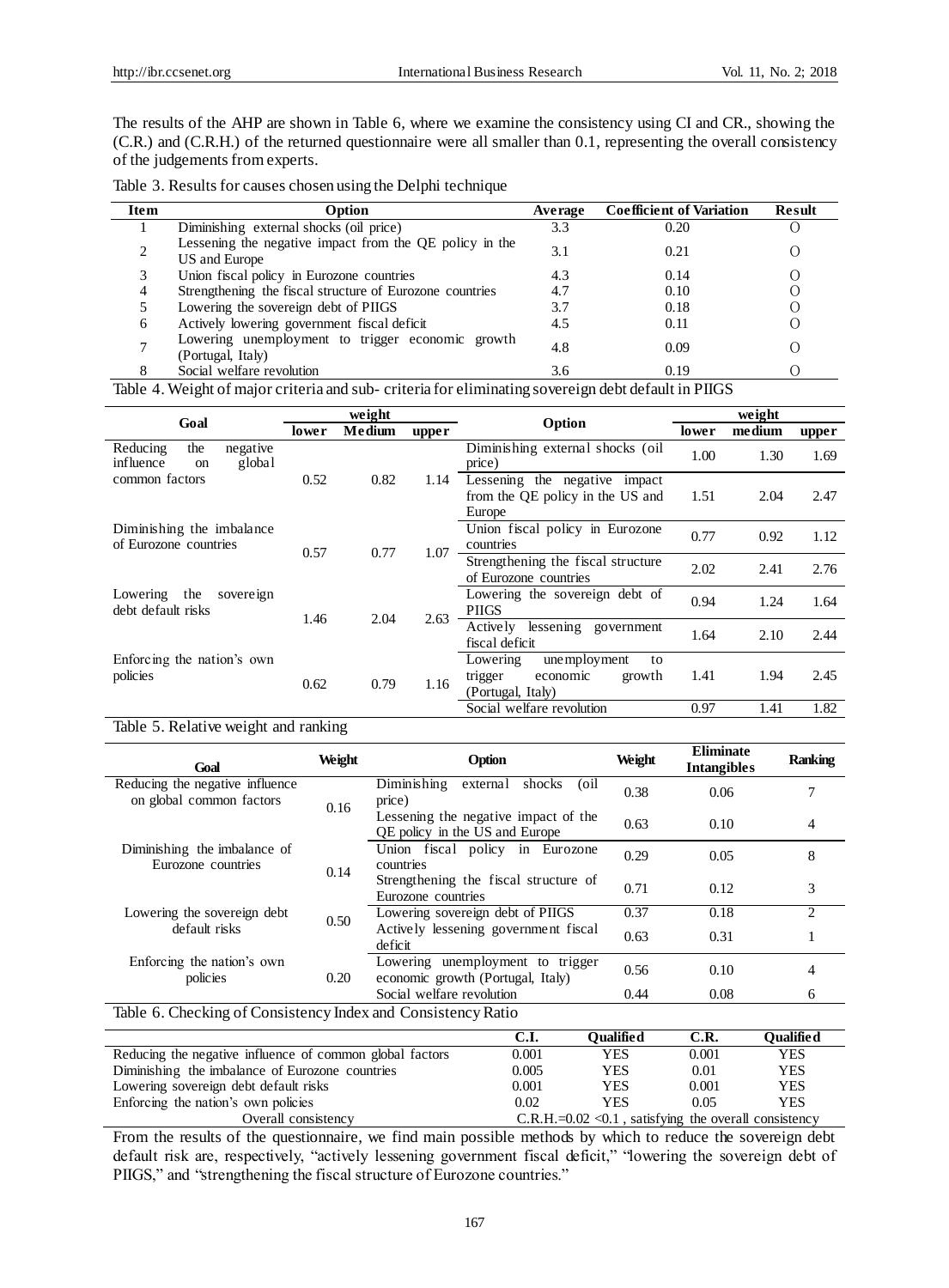The high social welfare expenses in PIIGS and rolling over of debt, the fiscal deficit became worse, and the Debt-to-GDP ratio became higher.

As for "actively lowering government fiscal deficit," Eurozone countries could try to reduce social welfare expenses, thus lowering residents' reliance on social subsidies, deferring the retiring age, and improving the aged-population problem and labor supply problems. Also, levying more taxes from the middle class would further raise the nation's GDP because richer people would consume more with their after-tax income.

"Lowering the sovereign debt of PIIGS" would reduce social welfare expenses and further increase government revenue and solvency.

Furthermore, "actively lowering government fiscal deficit" and "lowering sovereign debt of PIIGS" would raise the nation's debt-credit ratio, thus improving solvency.

#### **5. Conclusions**

Using the Analytic Hierarchy Process (AHP) to measure priority scales through pairwise comparisons and the judgements of experts, we summarized the main possible causes of the sovereign debt default crisis in PIIGS.

Based on the literature, we designed a questionnaire and set up the research process to assess the main possible methods by which to eliminate sovereign debt default in PIIGS. We also synthesized the judgements of experts and weighed the criteria.

Our conclusions can be summarized as follows: 1. in regard to all main criteria, the experts stress on "lowering the sovereign debt default risks." 2. In all sub-criteria, the experts emphasize "actively lessening government fiscal deficit," "lowering the sovereign debt of PIIGS" and "strengthening the fiscal structure of Eurozone countries."

The score for "lowering sovereign debt default risks" is the highest, as shown in Table 5, where two of its sub-criteria rank at the top, thus revealing its importance. Our empirical results correspond with actual actions of EMU, especially the reimbursement constraints on PIIGS by the ECB. The AHP reveled the importance of strengthening the fiscal structure of Eurozone countries. We expect our conclusions to offer useful suggestions to reduce the risk of sovereign debt default.

#### **References**

- Calvo, G. (1988). Servicing the Public Debt: The Role of Expectations. *American Economic Review*, *78*(4), 647-661.
- Davies, H., & David, G. (2010). *Banking on the Future: The Fall and Rise of Central Banking*, Princeton University Press. https://doi.org/10.1515/9781400834631
- De Grauwe, P.(2011). Managing a Fragile Eurozone. *CESifo Forum*, *12*(2), 40-45
- De Grauwe, P. (2013). The European Central Bank as Lender of Last Resort in the Government Bond Markets. *CESifo Economic Studies*, *59*(3), 520-535. https://doi.org/10.1093/cesifo/ift012
- De Grauwe, P., & Yuemei, J. (2013b). Self-fulfilling crises in the Eurozone: An empirical test. *Journal of International Money and Finance*, *34,* 15-36. https://doi.org/10.1016/j.jimonfin.2012.11.003
- Eichengreen, B., Hausmann, R., & Panizza, U. (2005). The Pain of Original Sin. in: Eichengreen, B. and R. Hausmann (eds), Other Peoples's Money: Debt Denomination and Financial Instability in Emerging Market Economies, Chicago: Chicago University Press. https://doi.org/10.7208/chicago/9780226194578.003.0002
- Kopf, C. (2011). Restoring Financial Stability in the Euro Area. *CEPS Policy Briefs*, 15 March. https://doi.org/10.2139/ssrn.1797509
- Linstone, [H. A.,](https://www.amazon.com/s/ref=dp_byline_sr_book_1?ie=UTF8&text=Harold+A.+Linstone&search-alias=books&field-author=Harold+A.+Linstone&sort=relevancerank) & [Murray,](https://www.amazon.com/s/ref=dp_byline_sr_book_2?ie=UTF8&text=Murray+Turoff&search-alias=books&field-author=Murray+Turoff&sort=relevancerank) T. (1975). *Delphi Method: Techniques and Applications*. Reading, MA: Addison-Wesley Publishing Company
- Miller, G. A. (1965). The Magic Number Seven Plus or Minus Seven. *Psychological Review, 63,* 81-97. https://doi.org/10.1037/h0043158
- Overtveldt, J. V. (2011). *The End of the Euro*:*[The Uneasy Future of the European Union](http://search.books.com.tw/search/query/cat/all/key/The%20End%20of%20the%20Euro%EF%BC%9AThe%20Uneasy%20Future%20of%20the%20European%20Union)*. Agate Pub Inc pressed.
- Rogoff, K. (2002). Dornbusch's Overshooting Model After Twenty-Five Years. *IMF Working Papers 02/39, International Monetary Fund*. https://doi.org/10.5089/9781451845846.001
- Saaty, T. L. (1980). *The Analytic Hierarchy Process*. N.Y.: McGraw-Hill.
- Saaty, T. L. (1990). How to make a decision: The Analytic Hierarchy Process. *European Journal of Operational*